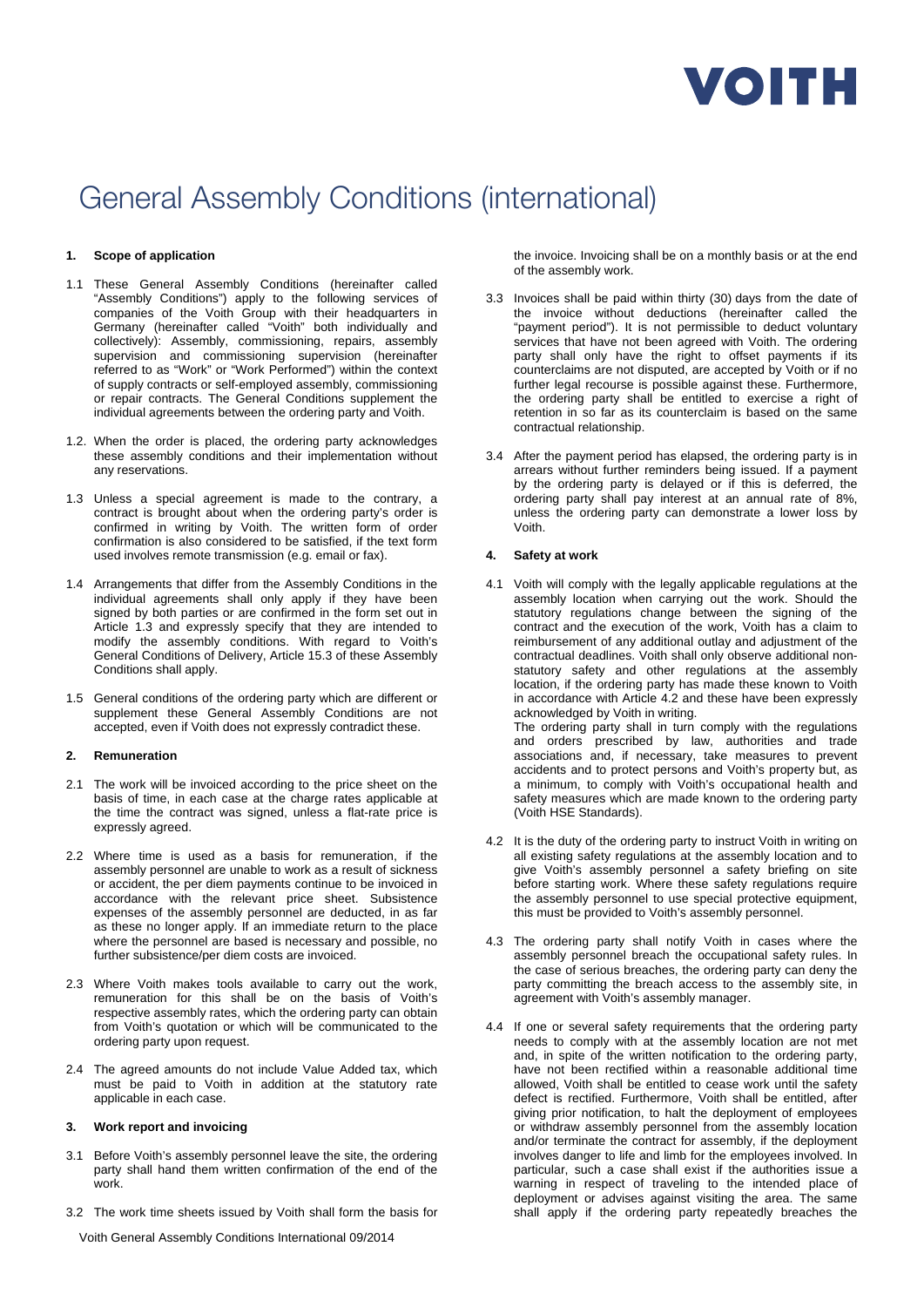obligations incumbent on it in accordance with Article 4.2.

4.5 All costs incurred by Voith directly or indirectly as a result of stopping or interrupting the work for reasons for which the ordering party is responsible, as defined in Article 4.4, shall be invoiced in full to the ordering party separately.

#### **5. Tools and aids**

- 5.1 Unless agreed to the contrary, Voith shall provide the assembly personnel with the necessary standard tools, including measuring devices and aids.
- 5.2 Should the fixtures or tools provided by Voith be damaged at the assembly location or in the ordering party's company for reasons for which Voith is not to blame or if these are lost and Voith is not to blame for this, the ordering party undertakes to replace these losses. Losses that can be attributed to normal wear shall not be taken into account.

# **6. Involvement of the ordering party**

- 6.1 The ordering party shall support the assembly personnel in the performance of the work in accordance with Article 7.
- 6.2 The ordering party undertakes to make Voith aware of special regulations imposed by the law, authorities and other bodies at the assembly location which relate to the performance of the work. The ordering party shall ensure that permissions are obtained from the authorities so that work can be carried out without interruption. This shall apply in particular to special approvals, in the case of nature reserves and to special dangerous situations. The ordering party shall bear the risk of a delay or refusal of these approvals.
- 6.3 The ordering party shall not be authorized to involve Voith's personnel in work that is not part of this contract, without Voith's express written approval. Voith shall not accept any liability whatsoever for work carried out on the instructions on the ordering party without special instruction by Voith

#### **7. Technical assistance of the ordering party**

- 7.1 Where it is necessary for performing the work, the ordering party shall:
	- a) Give Voith access to the premises;
	- b) Appoint a responsible contact person;
	- c) Make available the infrastructure required for performing the work, and
	- d) Provide Voith with the necessary information in relation to the company structure and environment.
- 7.2 The ordering party shall undertake to provide technical assistance at the ordering party's expense and taking account of all safety regulations and safety measures for technical assistance, and in particular to:
	- a) Provide an adequate number of the appropriate technical and auxiliary personnel required with the necessary qualifications and equipment and for the necessary time. Notwithstanding Article 7.4, sentence 1, these workers shall remain in the employment of the ordering party and the ordering party shall supervise them and be responsible for them.
	- b) Undertake all earthworks and work relating to construction, beds and scaffolding, including the procurement of the necessary building materials, as well as the timely provision of the clean and load-bearing foundations, including predraining, in accordance with Voith's drawings.
	- c) Provide the required fixtures and heavy tools (e.g. lifting gear, compressors, welding equipment) and special tools as well as the necessary vehicles and items and materials required (e.g. scaffolding boards, wedges, supports, cement, mortar and sealing materials, lubricants, fuels, driving cables and belts).
	- d) Provide heating, lighting, operating power, water, including the required connections.
	- e) Provide the necessary dry and lockable rooms to store the assembly personnel's tools.
- f) Transport and store the assembly parts at the assembly location, protect the assembly site against harmful influences of all kinds, clean the assembly site.
- g) Provide suitable theft-proof common rooms and work areas (with heating, lighting, washing amenities and sanitary facilities) and first aid for the assembly personnel.
- h) Provide materials and undertake all other technical assistance required to adjust the item to be assembled and to carry out the testing provided for under the contract.
- 7.3 The technical assistance of the ordering party must ensure that assembly can start promptly when the assembly personnel arrive and without delay until the acceptance by the ordering party. Where plans and instructions are required from Voith, Voith shall make these available to the ordering party in good time.
- 7.4 The personnel made available by the ordering party shall follow the instructions of the assembly manager. Voith does not accept any liability for these workers. Should the workers made available by the ordering party cause a defect or damage as a result of the assembly manager's instructions, the arrangements set out in Articles 11 and/or 12 shall apply accordingly.
- 7.5 Should the ordering party fail to fulfill its obligations, after a reasonable period has been set, Voith shall be entitled but not obligated to carry out the actions that should have been performed by the ordering party in the ordering party's place and at its expense. In other respects, Voith's rights and claims shall remain unaffected.

#### **8. Deadlines and delays, force majeure**

- 8.1 The duration of the work essentially depends on the conditions at the assembly location, the support provided by the ordering party and – in the case of repairs – the scope of the repair established after dismantling. Unless a fixed deadline is agreed as defined by Article 8.2, all information about the provisional duration of the work shall be non-binding dates for the performance of services.
- 8.2 Where the agreement between the parties makes provision for a fixed deadline for performing the work, the following shall apply:

 A prerequisite for the fixed period to start is that all commercial and technical queries have been clarified and the ordering party has fulfilled all the obligations incumbent on it before the start of the work (e.g. provision of the necessary certificates and approvals from the authorities, making an advance payment). If this is not the case, the deadline shall be extended by a reasonable period. The deadline is deemed to be complied with, if the work is ready for acceptance by the ordering party or, if trials are specified in the contract, these are ready to be carried out. The work is also deemed to be complete if only insignificant parts are missing or insignificant reworking is required, providing that the operational readiness is not impaired.

- 8.3 Should the work be delayed due to the fact that the ordering party has not provided services or these services have not been correctly provided, e.g. breach of the obligations in accordance with Articles 4, 6 and 7, the deadline shall be extended by a reasonable period. This shall also apply if such events occur when Voith is already in arrears. The ordering party shall bear the costs that arise as a result of the delay.
- 8.4 If the failure to meet the deadline is due to force majeure, e.g. natural disasters, epidemics, war, armed conflicts, civil war, revolution, terrorism, sabotage, atomic/reactor accidents, industrial disputes or other events that Voith cannot influence, Voith is relieved from fulfilling its obligations for the duration of the event and the deadline is extended by a reasonable period. Voith shall advise the ordering party of the start and end of such circumstances at the earliest opportunity. Where the event lasts for a period of more than six (6) months, Voith shall also be entitled to end the contract.
- 8.5 If the ordering party incurs losses as a result of the delay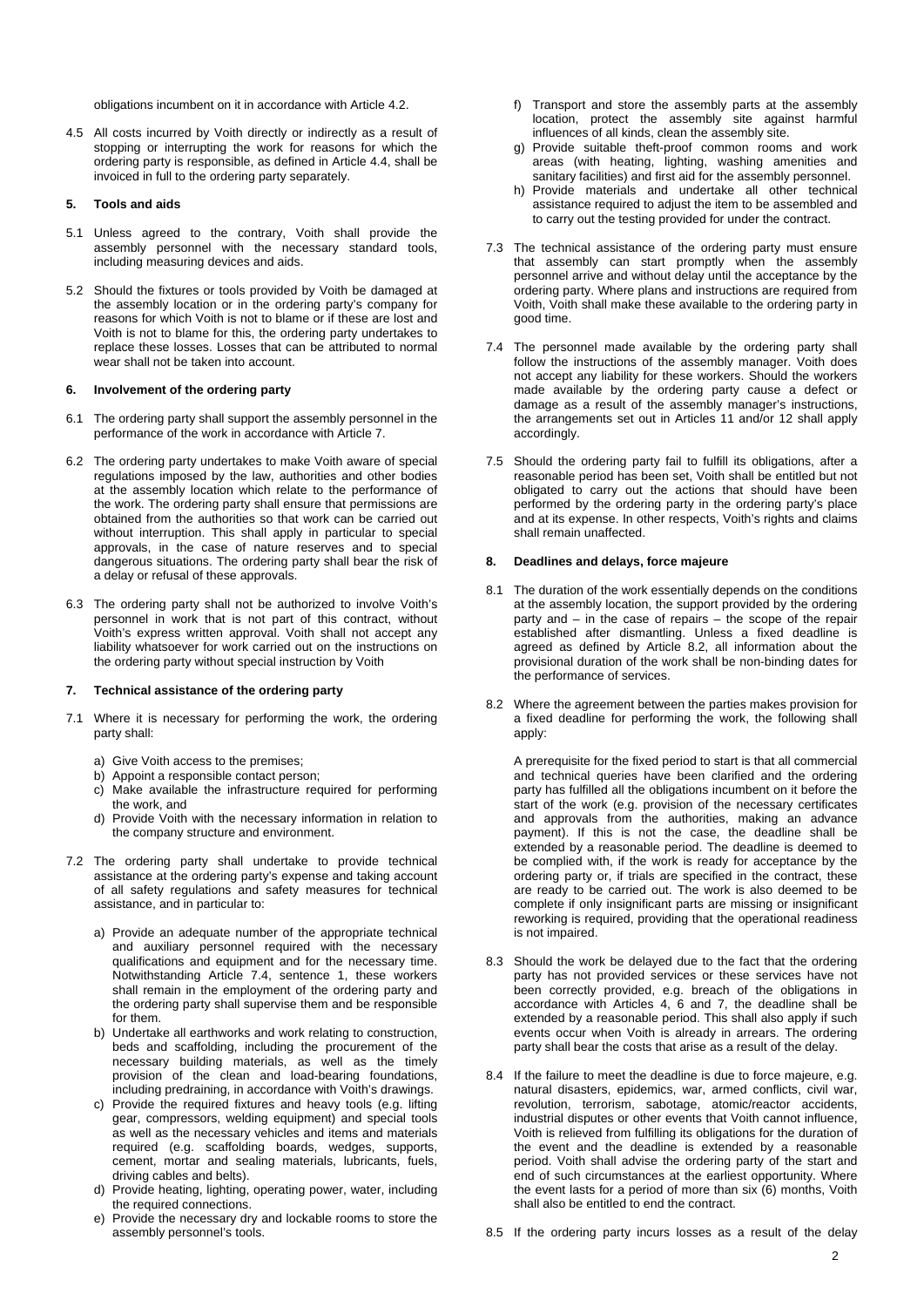caused by Voith, the ordering party shall be entitled to demand flat-rate compensation for late delivery. It shall amount to 0.5% for each full week of the delay but in total not exceed 5% of the remuneration for that part of the work to be performed by Voith, which cannot be used at the right time as a result of the delay.

8.6 Should the ordering party set Voith an appropriate period of time to provide the service after the due date, taking the statutory exceptions into account, and if this deadline is not met for reasons for which Voith is responsible, the ordering party shall be entitled to withdraw from the contract within the framework of the statutory regulations. The ordering party undertakes to declare, within an appropriate period, whether it is going to exercise its right to withdraw from the contract, should the circumstances exist to justify this. Further claims arising from the delay shall be excluded within the framework of Art. 100 para. 1 of the Code of Obligations.

#### **9. Acceptance; transfer of benefits and risk**

- 9.1 The ordering party is obligated to carry out the acceptance procedure for the agreed work as soon as notification is given that the work has been completed and any contractually agreed trial of the work has taken place. The presence of an immaterial deficiency shall not entitle the ordering party to refuse acceptance. Should it be demonstrated that the work does not comply with the contract (recognizable defects), Articles 11 and 12 shall apply in respect of the claims for defects and liability.
- 9.2 If the acceptance is delayed for reasons that cannot be attributed to Voith or if the ordering party uses the work performed in the manner for which it was intended and without any reservations or the ordering party does not advise Voith of its complaints, the acceptance shall be deemed to have taken place once two (2) weeks have elapsed after notice was given that the work was complete.
- 9.3 Unless there is an intention to deceive on the part of Voith, once the acceptance has taken place, Voith's liability for recognizable defects shall cease, unless the ordering party has reserved the right to assert a certain defect.
- 9.4 Once notification has been given that the work is complete or after the work has been trialed, the benefits and risks pertaining to the agreed work pass to the ordering party.

# **10. Warranty**

Voith warrants that the work will be performed:

- a) with the necessary care and in agreement with the applicable technical standards; and
- b) taking account of the applicable legal provisions.

# **11. Claims for defects**

11.1 Defects relating to assembly, commissioning or repair:

- a) Voith must rectify recognizable defects, providing that they are reported in the proper way as part of the acceptance in accordance with Article 9.1.
- b) Subject to Article 11.1 (g) and Article 12, after the work has been accepted Voith shall rectify any hidden defects in the work for which Voith is liable in accordance with Articles 11 and 12, excluding all other claims of the ordering party, providing that the ordering party has notified Voith in writing of such defects without delay but at the latest within five (5) working days of discovering them.
- c) Voith does not have to rectify a defect that is immaterial for the ordering party's interests or if it can be attributed to a situation that can be attributed to the ordering party.
- d) Should a defect appear which cannot be rectified immediately for reasons that Voith is not responsible for, Voith shall only be charged for the expenditure that would arise if the defect had been rectified immediately. If the ordering party delays Voith in respect of rectifying the defects identified, the ordering party shall be liable for any additional outlay caused to Voith as a result of this.
- e) It is only in urgent cases where operational safety is at risk

and in order to prevent disproportionately more serious damage (in which case Voith is to be notified immediately) or if Voith has allowed – for reasons for which Voith is responsible – an appropriate period set by the ordering party to rectify the defect to elapse that the ordering party has the right to rectify the defect itself or to have it rectified by a third party and to demand reimbursement of the necessary costs by Voith. If it is not the case, Voith shall not reimburse the costs for changes and/or repair work undertaken without its prior approval. Voith is not liable under any circumstances for the consequences or losses that result from changes and/or repair work undertaken by the ordering party or by third parties instructed by the ordering party.

- f) With regard to the direct costs that arise as a result of rectifying the defect (assuming that the complaint turns out to be justified), Voith shall pay the cost of the replacement part including shipping costs. Voith shall also pay the cost of removal and installation as well as the costs that may be required to deploy the fitters and auxiliary personnel required, including travel costs, providing no disproportionate burden is placed on Voith as a result of this.
- g) If, taking the statutory exceptions into account, Voith allows for reasons for which Voith is responsible an appropriate additional period granted to it to rectify the defect to pass without a successful outcome, the ordering party shall have a right to reduce the purchase price within the framework of the statutory regulations. The right of the ordering party to reduce the purchase price shall also apply in other cases where attempts to rectify the defect have failed. The ordering party is only allowed to withdraw from the contract rather than reduce the purchase price, if it can be demonstrated that the work performed is of no interest to the ordering party in spite of the reduction.
- h) The assembly personnel are only allowed to install and fit parts originating from a third-party supplier with Voith's express approval. Voith does not accept any responsibility whatsoever regarding the correct functioning of these parts. Assembly work is carried out in good faith by the assembly personnel.
- i) No warranty shall apply if the ordering party or a third party makes changes to the object of the work performed without Voith's written approval, if the ordering party itself does not observe Voith's specifications when carrying out preparatory or other work itself or if the ordering party does not immediately take suitable measures to reduce the damage in spite of the fact that it is aware of a defect. although it would be possible and reasonable for it to do this.
- 11.2 Deficiencies in supervising assembly and commissioning:

 Subject to the arrangement in Article 12, Voith is liable for deficiencies in assembly and commissioning supervision as follows:

- a) If personnel are deployed to supervise assembly or commissioning, Voith shall be liable for correct selection of the supervising personnel.
- b) For defects in assembly or commissioning, that are exclusively as a result of intentional or grossly negligent incorrect instructions or the absence of such instructions of the supervision personnel, Voith shall provide warranty in accordance with Article 11.1 to the extent that Voith will rectify the defects free of charge. Voith shall not be liable for defects in assembly or commissioning as a result of a lack of instruction, if the reason why the instruction was not provided is because the ordering party requested an inadequate number of supervisors.
- c) If the supervisors are intentionally and grossly negligently not deployed in good time and as a result it can be demonstrated that the ordering party has suffered losses, the ordering party shall receive flat-rate compensation of 0.25% of the total remuneration to be invoiced for deploying the assembly personnel for each day of the delay but not more than 5% of the total remuneration. Where the delayed deployment causes a delay in the overall assembly or commissioning, the arrangement in Article 8 shall apply, with the described compensation